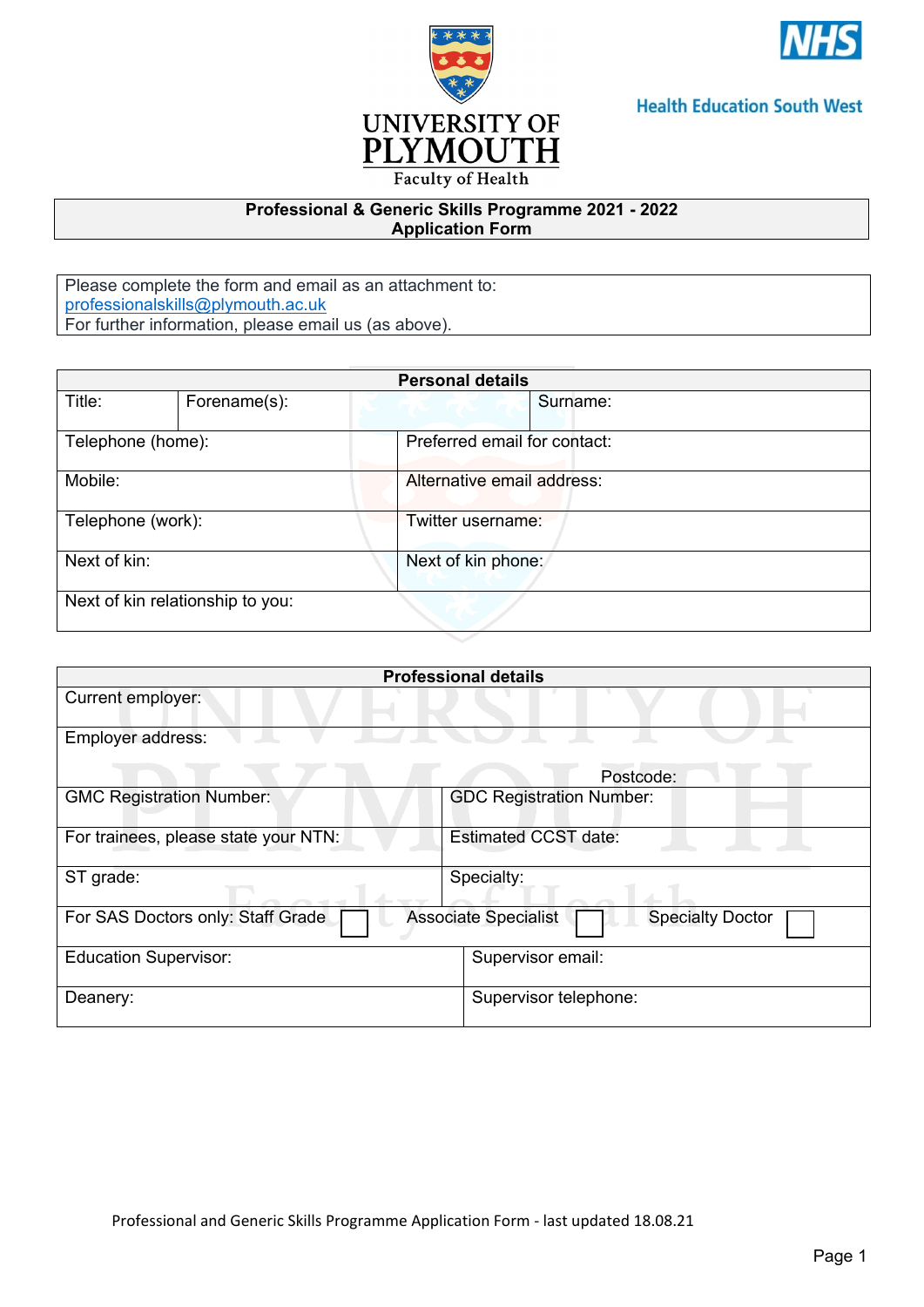# **Equality and diversity information**

| Gender                                                                                                                                                                                                                                                                                                                                                                                                                                                                                                                                                                                                                                                                                                                                                                                                                                                                                                       |                             |                                                                                                                                                                           |  |  |  |  |  |
|--------------------------------------------------------------------------------------------------------------------------------------------------------------------------------------------------------------------------------------------------------------------------------------------------------------------------------------------------------------------------------------------------------------------------------------------------------------------------------------------------------------------------------------------------------------------------------------------------------------------------------------------------------------------------------------------------------------------------------------------------------------------------------------------------------------------------------------------------------------------------------------------------------------|-----------------------------|---------------------------------------------------------------------------------------------------------------------------------------------------------------------------|--|--|--|--|--|
| Male                                                                                                                                                                                                                                                                                                                                                                                                                                                                                                                                                                                                                                                                                                                                                                                                                                                                                                         | Female                      | Other                                                                                                                                                                     |  |  |  |  |  |
| <b>Ethnicity</b>                                                                                                                                                                                                                                                                                                                                                                                                                                                                                                                                                                                                                                                                                                                                                                                                                                                                                             |                             |                                                                                                                                                                           |  |  |  |  |  |
| Your ethnicity and religious beliefs will not be taken into consideration when assessing your suitability<br>for a module.                                                                                                                                                                                                                                                                                                                                                                                                                                                                                                                                                                                                                                                                                                                                                                                   |                             |                                                                                                                                                                           |  |  |  |  |  |
| White:<br>$[10]$<br>Mixed:<br>[41] White and Black Caribbean<br>[42] White and Black African<br>[43] White and Asian<br>[49] Any other mixed background                                                                                                                                                                                                                                                                                                                                                                                                                                                                                                                                                                                                                                                                                                                                                      | $\mathcal{L}_{\mathcal{A}}$ | <b>Black or Black British:</b><br>[21] Caribbean<br>[22] African<br>[29] Any other black background<br><b>Chinese:</b><br>[34] Chinese or any other<br>Chinese background |  |  |  |  |  |
| <b>Asian or Asian British:</b><br>[31] Indian<br>[32] Pakistani<br>[33] Bangladeshi<br>[39] Any other Asian background                                                                                                                                                                                                                                                                                                                                                                                                                                                                                                                                                                                                                                                                                                                                                                                       |                             | Other ethnic groups:<br>[80] Other ethnic background<br>[90] Not known<br>[98] Do not wish to answer<br>(TICK AS APPLICABLE)                                              |  |  |  |  |  |
|                                                                                                                                                                                                                                                                                                                                                                                                                                                                                                                                                                                                                                                                                                                                                                                                                                                                                                              |                             | <b>Disability</b>                                                                                                                                                         |  |  |  |  |  |
| [A] No disability<br>[B] You have a social / communication impairment such as Asperger's syndrome / other<br>autistic spectrum disorder<br>[C] You are blind or have serious visual impairment<br>[D] You are deaf or have a serious hearing impairment<br>[E] You have a long standing illness or health condition such as cancer, HIV, diabetes, chronic<br>heart disease or epilepsy<br>[F] You have a mental health condition, such as depression, schizophrenia or anxiety disorder<br>[G] You have a specific learning difficulty such as dyslexia, dyspraxia or AD(H)D<br>[H] You have a physical impairment or mobility issues, such as difficulty using your arms or<br>using a wheelchair or crutches<br>[I] You have a disability, impairment or medical condition that is not listed above<br>[J] You have two or more impairments and / or disabling medical conditions<br>(TICK AS APPLICABLE) |                             |                                                                                                                                                                           |  |  |  |  |  |
|                                                                                                                                                                                                                                                                                                                                                                                                                                                                                                                                                                                                                                                                                                                                                                                                                                                                                                              |                             |                                                                                                                                                                           |  |  |  |  |  |
| Registered on Shielded Trainees Springboard Programme:                                                                                                                                                                                                                                                                                                                                                                                                                                                                                                                                                                                                                                                                                                                                                                                                                                                       |                             |                                                                                                                                                                           |  |  |  |  |  |
| No<br>Yes                                                                                                                                                                                                                                                                                                                                                                                                                                                                                                                                                                                                                                                                                                                                                                                                                                                                                                    |                             | Prefer not to say                                                                                                                                                         |  |  |  |  |  |

Professional and Generic Skills Programme Application Form - last updated 18.08.21